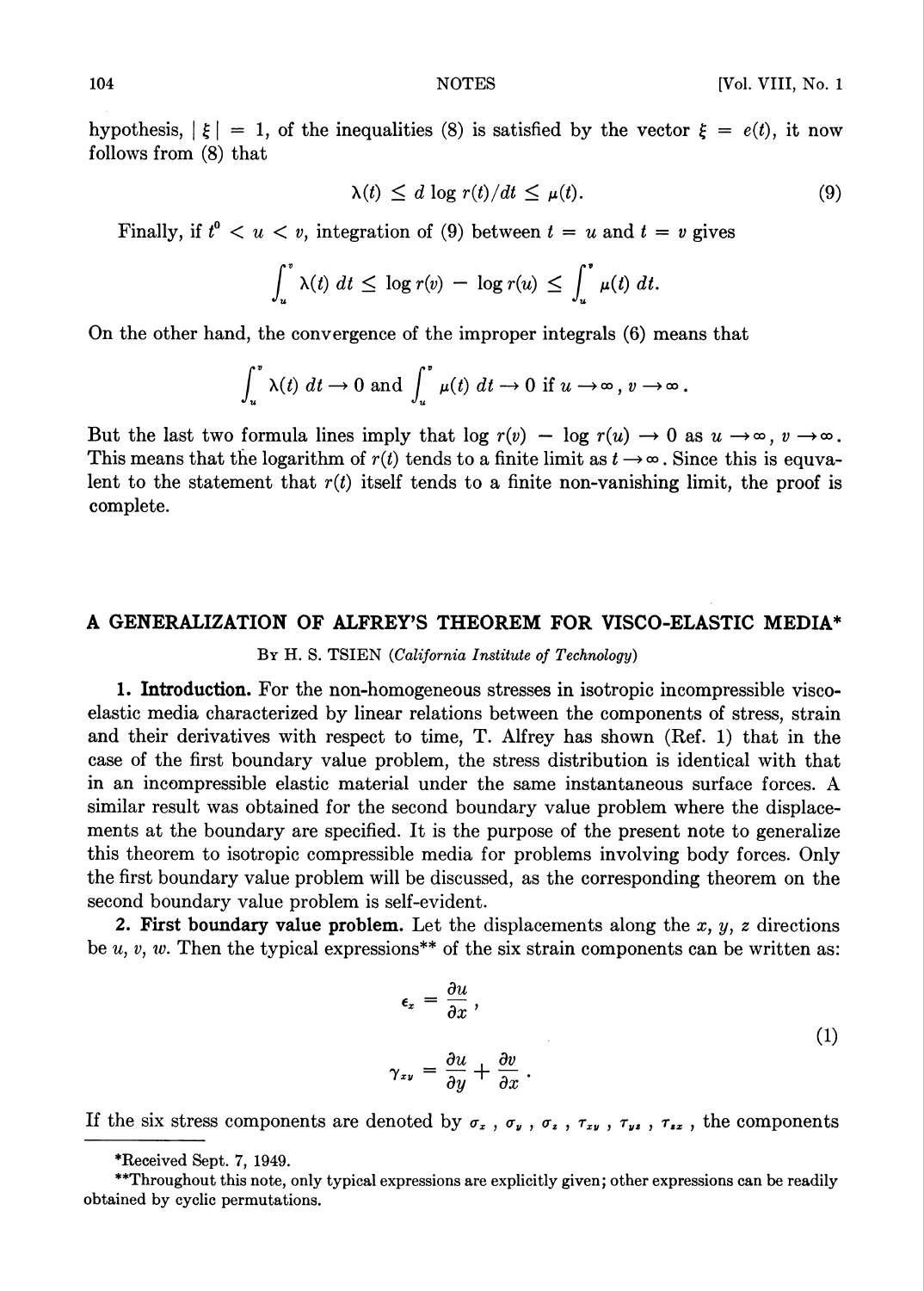of body force by X, Y, Z, and the surface force per unit area by  $\overline{X}$ ,  $\overline{Y}$ ,  $\overline{Z}$ , the equations of equilibrium are

$$
\frac{\partial \sigma_z}{\partial x} + \frac{\partial \tau_{zy}}{\partial y} + \frac{\partial \tau_{zz}}{\partial z} + X = 0 \tag{2}
$$

Here the body forces  $X$ ,  $Y$ ,  $Z$  are the result of external field or agent and will not be identified with the inertia forces of the material. The inertia forces are here considered to be negligible as is actually the case for a wide class of problems. If  $l, m, n$  are the direction cosines of the normal to the surface, then the surface conditions are:

$$
X = l\sigma_x + m\tau_{xy} + n\tau_{zz} \tag{3}
$$

To determine the stress distribution completely, there are in addition six equations of compatibility:

$$
\frac{\partial^2 \epsilon_z}{\partial y^2} + \frac{\partial^2 \epsilon_y}{\partial x^2} = \frac{\partial^2 \gamma_{xy}}{\partial x \partial y}, \qquad 2 \frac{\partial^2 \epsilon_x}{\partial y \partial z} = \frac{\partial}{\partial x} \left( -\frac{\partial \gamma_{yz}}{\partial x} + \frac{\partial \gamma_{zx}}{\partial y} + \frac{\partial \gamma_{zy}}{\partial z} \right) \tag{4}
$$

It remains to specify the relations between the components of stress, strain and their time derivatives. These relations will be assumed to be linear, corresponding to problems of small strain. If in addition the material is assumed to be isotropic, then purely on the ground of invariance under space coordinate transformation it can be shown that the required relations have to be of the following form:

$$
\mathbf{P}\sigma_z = \mathbf{Q}(\lambda e + 2\mu \epsilon_z)
$$
  
\n
$$
\mathbf{P}\tau_{zy} = \mathbf{Q}\mu \gamma_{zy} ,
$$
\n(5)

where  $\mu$  and  $\lambda$  are constants, and

$$
e = \epsilon_x + \epsilon_y + \epsilon_s \tag{6}
$$

The operators **P** and **Q** are time operators defined as:

$$
\mathbf{P} = \frac{\partial^m}{\partial t^m} + a_{m-1} \frac{\partial^{m-1}}{\partial t^{m-1}} + \cdots + a_0
$$
  

$$
\mathbf{Q} = \frac{\partial^n}{\partial t^n} + b_{n-1} \frac{\partial^{n-1}}{\partial t^{n-1}} + \cdots + b_0
$$
 (7)

The 
$$
a
$$
's and  $b$ 's define the characteristics of the material. They could be functions of time, but not functions of the space variables. Thus a material with changing properties, caused by the drift towards thermodynamic and chemical equilibrium, can be also represented by these operators.

By eliminating the strains between the compatibility equations (4) and the stressstrain relations (5), one has:

$$
\mathbf{P}\left[\nabla^2 \sigma_x + \frac{2\lambda + 2\mu}{3\lambda + 2\mu} \frac{\partial^2 \Theta}{\partial x^2} + \frac{\lambda}{\lambda + 2\mu} \left(\frac{\partial X}{\partial x} + \frac{\partial Y}{\partial y} + \frac{\partial Z}{\partial z}\right) + 2 \frac{\partial X}{\partial x}\right] = 0
$$
\n
$$
\mathbf{P}\left[\nabla^2 \tau_{xy} + \frac{2\lambda + 2\mu}{3\lambda + 2\mu} \frac{\partial^2 \Theta}{\partial x \partial y} + \left(\frac{\partial X}{\partial y} + \frac{\partial Y}{\partial x}\right)\right] = 0
$$
\n(8)